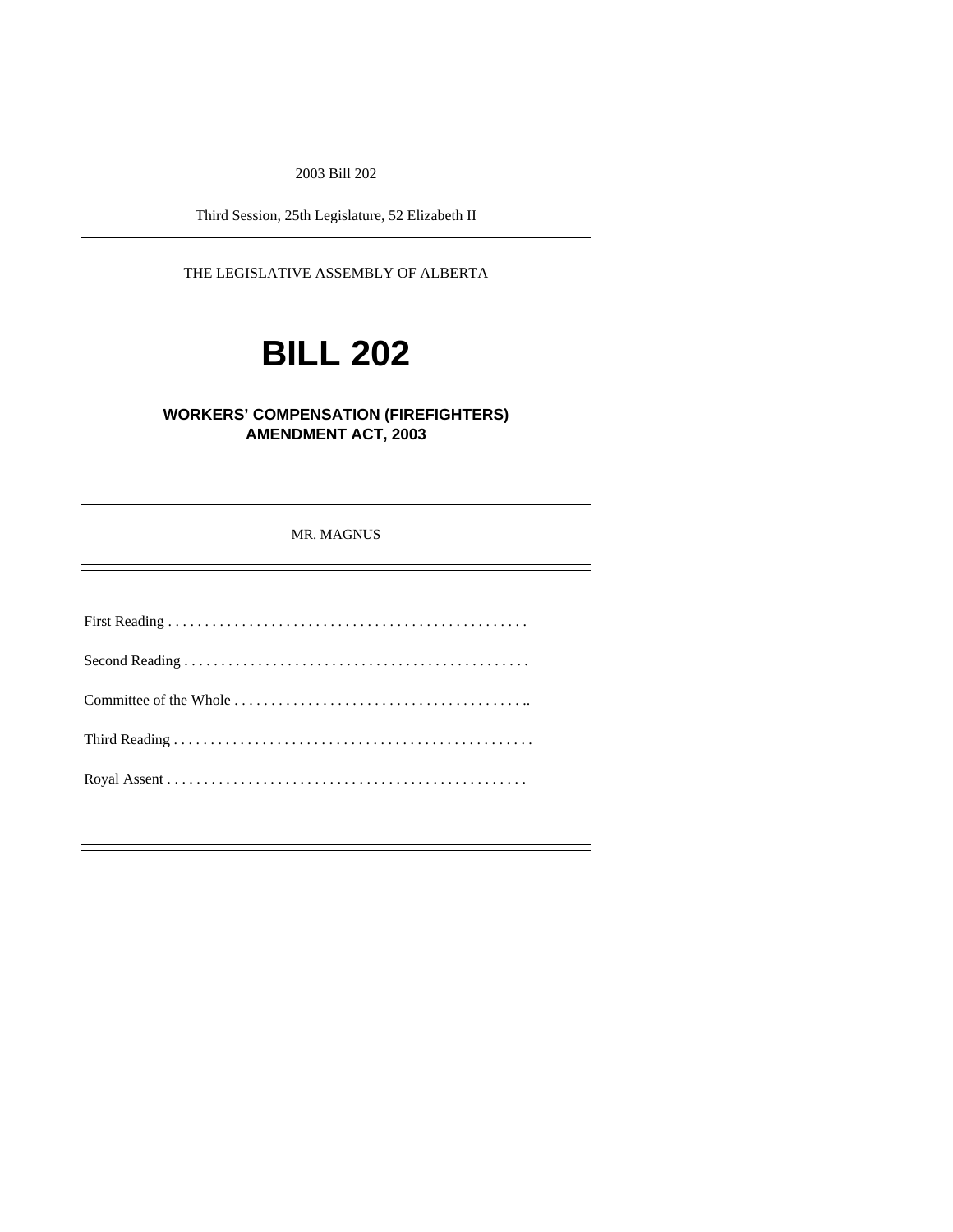*Bill 202 Mr. Magnus* 

## **BILL 202**

2003

#### **WORKERS' COMPENSATION (FIREFIGHTERS) AMENDMENT ACT, 2003**

*(Assented to , 2003)* 

HER MAJESTY, by and with the advice and consent of the Legislative Assembly of Alberta, enacts as follows:

#### **Amends RSA 2000 cW-15**

**1 The** *Workers' Compensation Act* **is amended by this Act.** 

#### **2 The following is added after section 24:**

#### **Presumption re firefighters**

**24.1(1)** In this section,

- (a) "firefighter" means an employee, including officers and technicians, employed by a municipality or Metis settlement and assigned exclusively to fire protection and fire prevention duties notwithstanding that those duties may include the performance of ambulance or rescue services;
- (b) "municipality" means a municipality as defined in the *Municipal Government Act*.

**(2)** If a worker who is or has been a firefighter suffers an injury that is

- (a) a primary site brain cancer,
- (b) a primary site bladder cancer,
- (c) a primary site kidney cancer,
	- **1**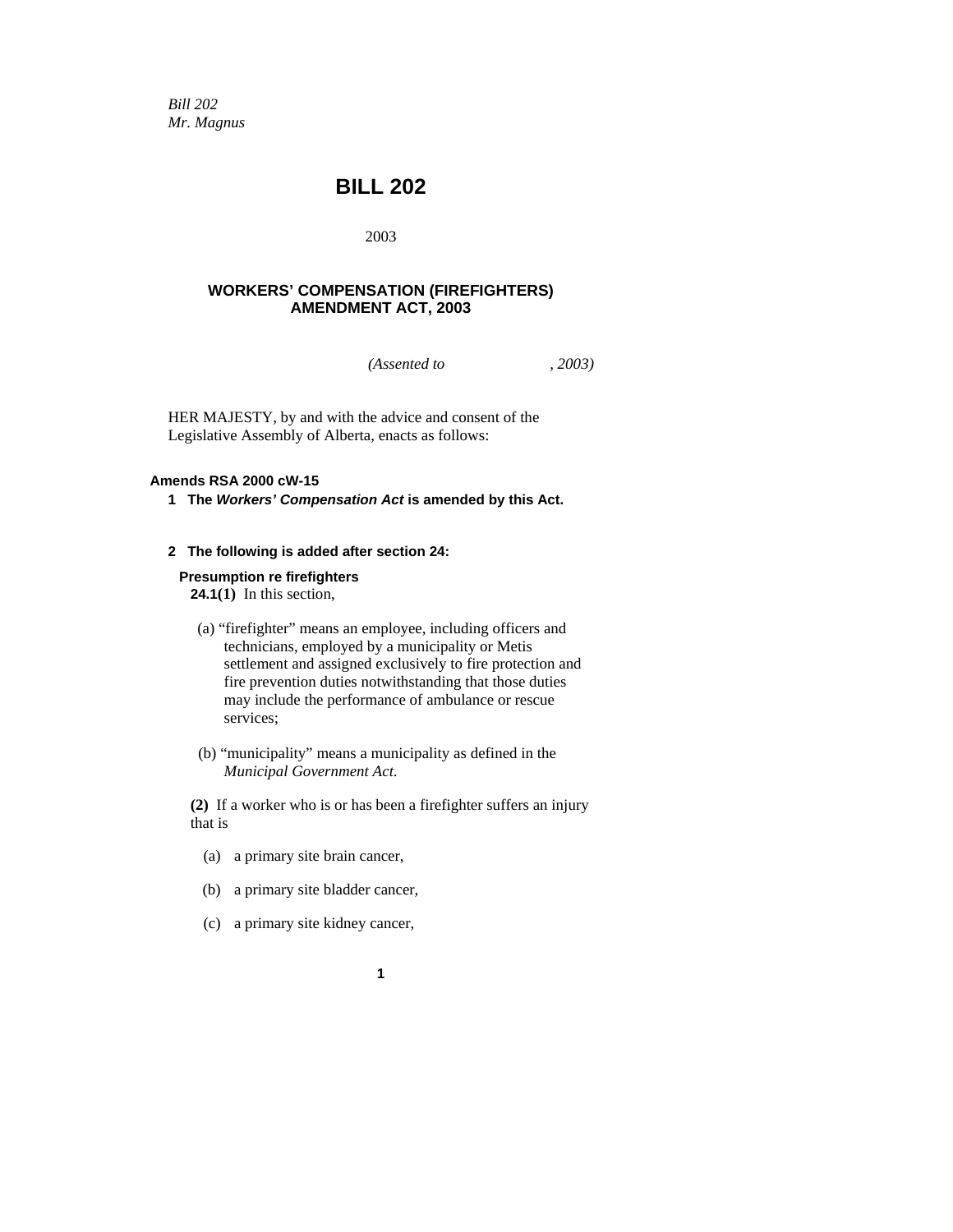- (d) a primary site colon cancer,
- (e) a primary non-Hodgkin's lymphoma, or
- (f) a primary leukemia,

the injury shall be presumed to be an occupational disease, the dominant cause of which is the employment as a firefighter, unless the contrary is proven.

**(3)** The presumption in subsection (2) applies only to a worker who has been a full-time member of a fire protection service of a municipality or Metis settlement for a minimum period prescribed by the Lieutenant Governor in Council by regulation and who has been regularly exposed to the hazards of a fire scene, other than a forest-fire scene, throughout that period.

**(4)** The Lieutenant Governor in Council may make regulations prescribing periods of employment for the purpose of subsection (3), which may be different for different diseases referred to in subsection (2).

**(5)** The presumption in subsection (2) applies only to accidents that happen on or after January 1, 1993.

- **(6)** The Board must
	- (a) conduct research to determine if the injuries referred to in subsection (2) are occupational diseases, the dominant cause of which is the employment as a casual or parttime member of a fire protection service of a municipality or Metis settlement, and
	- (b) prepare a report on the status of the research and submit it to the Minister no later than 3 years after the coming into force of this section, and the Minister shall lay a copy of the report before the Legislative Assembly within 15 days after receiving it if the Assembly is sitting or, if it is not, within 15 days after the beginning of the next sitting.

**2**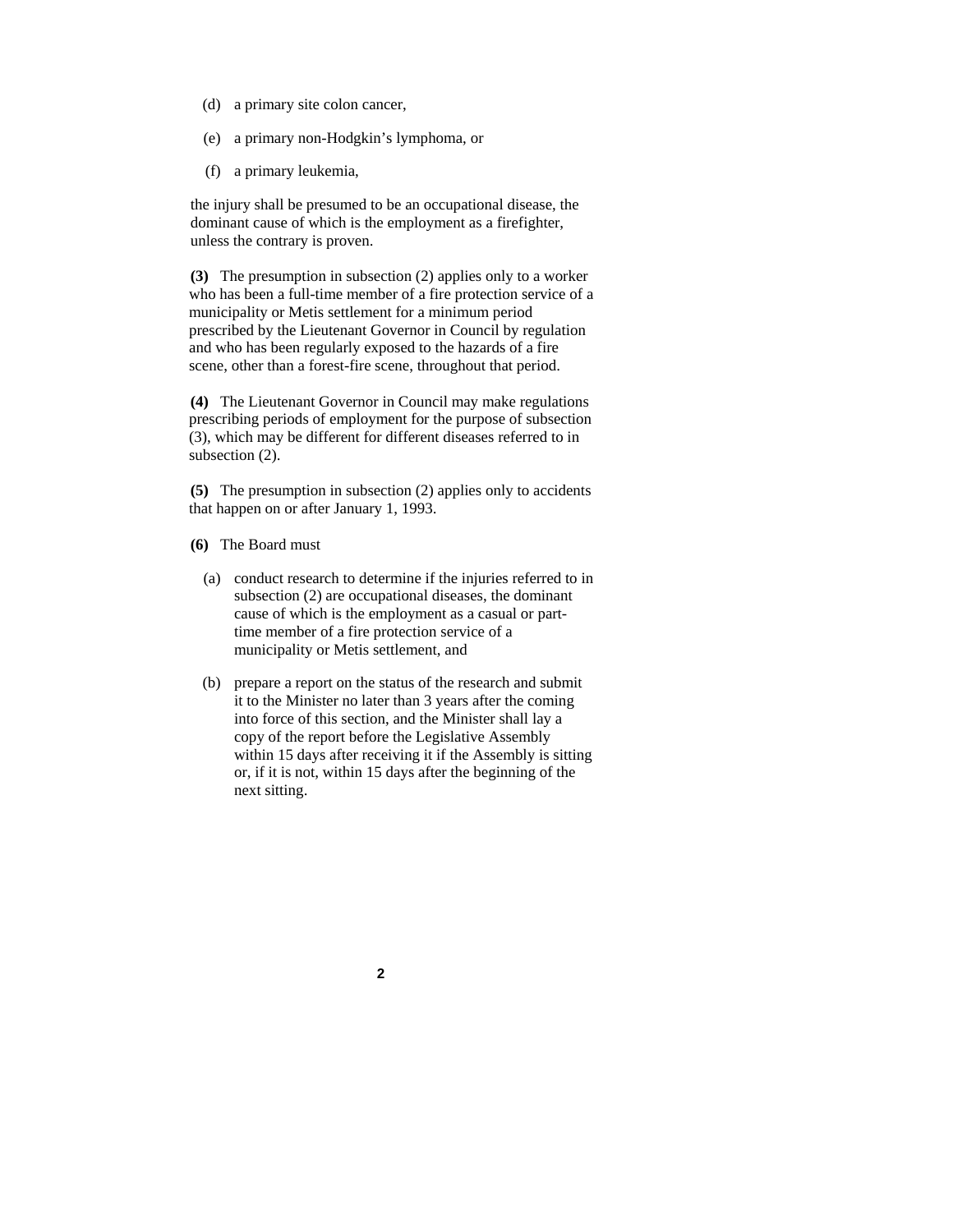## **Explanatory Notes**

**1** Amends chapter W-15 of the Revised Statutes of Alberta 2000.

**2** New section regarding presumption of certain diseases for firefighters.

**1** Explanatory Notes